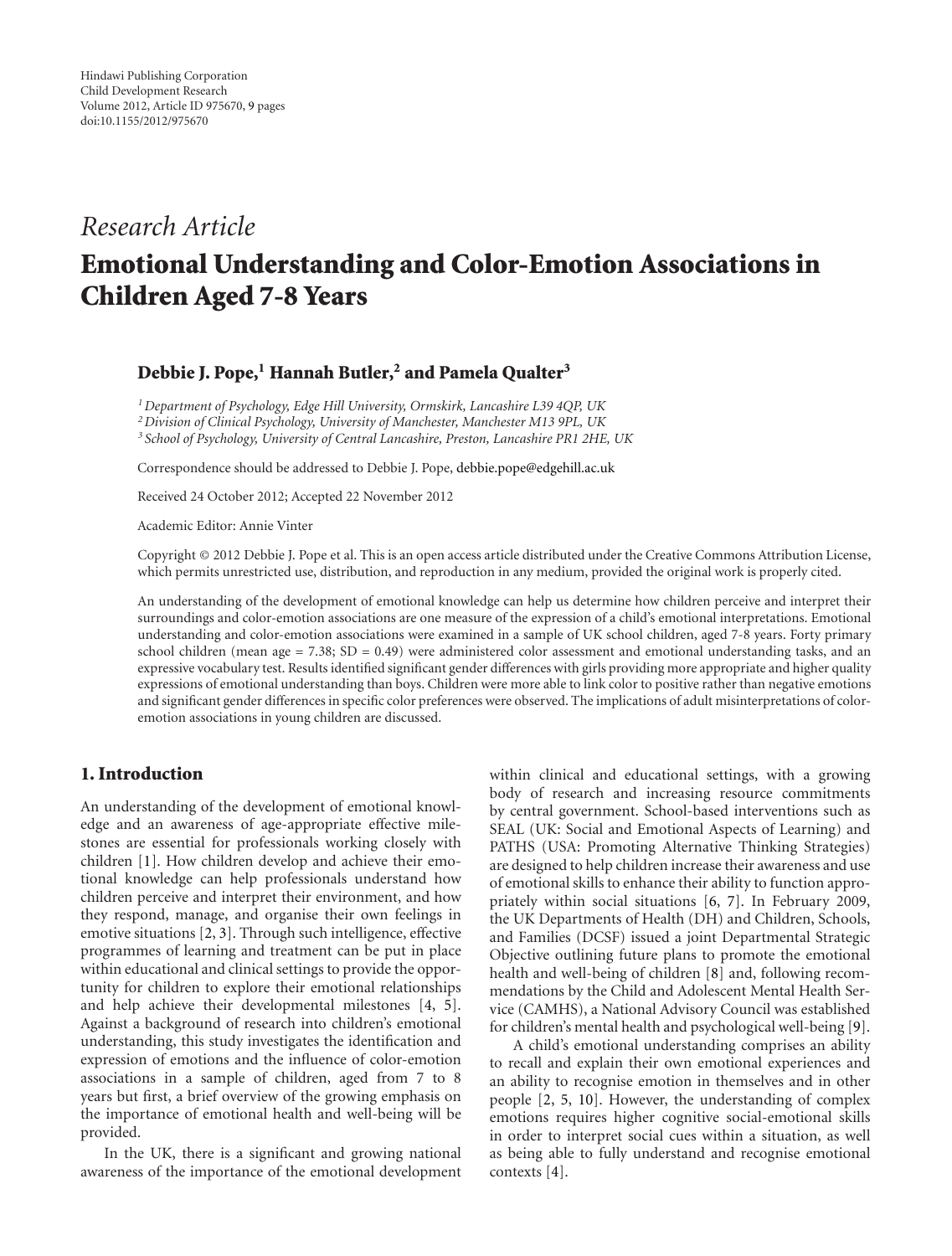Emotional understanding and knowledge of the process and translation of emotions become apparent at the age of two or three with emotion-descriptive language beginning to appear alongside basic vocabulary [11, 12]. A lack of emotion-descriptive language by the end of the child's second year, an inability to react appropriately to social cues (which may be displayed through behaviours) or reduced understanding of the reactions of others to situations, can be significant indicators of diminished child emotional growth and can potentially underlie subsequent behavioural problems [4, 10, 11]. In turn, this can lead to a heightened susceptibility of psychopathology and emotional disorders [12].

Language and verbal ability are strongly associated with emotional understanding [5, 13] as children perceive and interpret events, with language functioning not only as a communication tool, but also as a way of shaping thoughts [14]. In order to be able to interpret emotional expression, a child needs first to be able to utilise knowledge and understanding of such expression to be capable of expressing this understanding in appropriate language [15]. A child's emotional and social development is shaped by the language used in a descriptive conversation about a person's unobservable mental states (i.e., their goals, thoughts, and feelings about a situation, which are intimately used to decode and understand, own and other peoples' behaviors) [10] and as children develop they begin to increasingly experiment with, and use, the more complex emotions [16]. Whilst females often perform better than males on tests of language and verbal ability at all ages, they also consistently score higher than males on tests of emotional awareness, even when controlling for verbal intelligence [17]. Girls as young as 3 years have demonstrated higher levels of emotion labelling and understanding of complex emotions than boys, independent of vocal ability [18, 19].

Whilst expressive language ability has associations with emotional understanding, other measures of creativity, such as drawing, have also been used as measures of social and emotional adaptation [20]. Drawing is an enjoyable, natural activity which can be used as a means of expressing emotion and feeling [21–23] and art therapy techniques are increasingly used by practitioners to explore children's perceptions of events, particularly those suffering from physical and mental health problems [24, 25]. For example, the Color Inkblot Therapeutic Storytelling method (CITS) requires a person to a choose colored ink, make inkblots, and create a story in relation to these colors and shapes. This technique is particularly effective for those with a cultural resistance to talk about emotions [26]. Further psychological studies analysing the contents of children's drawing and interpreting the results on projective measures to depict relationships between emotional meaning and status are well documented [27].

The way that color is used within drawings can reflect and emphasize particular emotional states or qualities of the artist [28] with children using color in their artwork as a means of expressing their underlying emotional status. Generally, it is believed that bright colors emphasize positive qualities and dark colors emphasize negative qualities [27, 29]. However, it has been found that when children were asked to state their color preference first,

this was then reflected in the colors used to express certain emotions, rather than the assumed color associations for negative (dark) and positive (bright) presentation. Therefore, least preferred colors were related to negative associations and preferred colors used to express something positive. This suggests that the translation of color into an emotional meaning is both personal and subjective and any interpretation of color use should only be made alongside the knowledge of color preference [28].

From infancy, specific colors develop "learned" paired associations with meanings and emotions. These associations or schemas can remain throughout life eliciting automatic emotional response, thoughts and action without any conscious awareness [30, 31]. Within the everyday environment, children are exposed to a considerable amount of vibrant color through toys and possessions, all of which can carry certain messages and associations [30, 32]. From early infancy children are also exposed to particular colors by parents and family, such as the stereotypical gender-color associations: blue for boys and pink for girls [30]. The colors used in everyday society may have a substantial influence on how children develop emotional associations to colors; associations which strengthen with maturity [28]. School age is also a very influential time when children are flooded with several colors of meaning and where specific emotional associations are formed [33]. In support of this, it has been found that within certain settings some colors can have a universal language and meaning understood by cross-generational and sociocultural populations [29]. Reinforcement occurs throughout life, and it follows that the more a child is exposed to a color-emotion pairing, the stronger the internal representation for that color is further embedded [34].

Color can have an important role within the mental health setting in enabling both therapeutic interpretations of emotional state and also as an intervention aid to facilitate exploration of emotion. An analysis of children's drawings with a life-threatening illness found significant differences in their choice of color in comparison with that of "healthy" children [29], with their negative situation being reflected in the extensive use of "black". In the same way, pictures drawn by children receiving therapy for trauma have also tended to show a lack of bright color and an extensive use of black [35].

Color appears to be context appropriate with different situations and colors reflecting different emotions, thoughts, and behaviours [31]. It has been suggested that there is a reciprocal interaction between color and emotion, with particular feelings being associated with color, and the combination of cognition that affect all bringing memories, feelings, and emotions to the forefront [29]. The colors of toys, drawing and coloring behaviors, and the language used within the environment may all contribute towards a child's emotional literacy and understanding [36].

However, the interpretation of color in pictures or art, and the associated emotional significance, is contentious and subjective [21, 27, 28]. Some studies studying color-emotion links have been criticised for not using evidence-based practise to inform their research [31]. In particular, subjective methods, whereby participants are asked to recall colors, or depict color verbally rather than a physical presentation,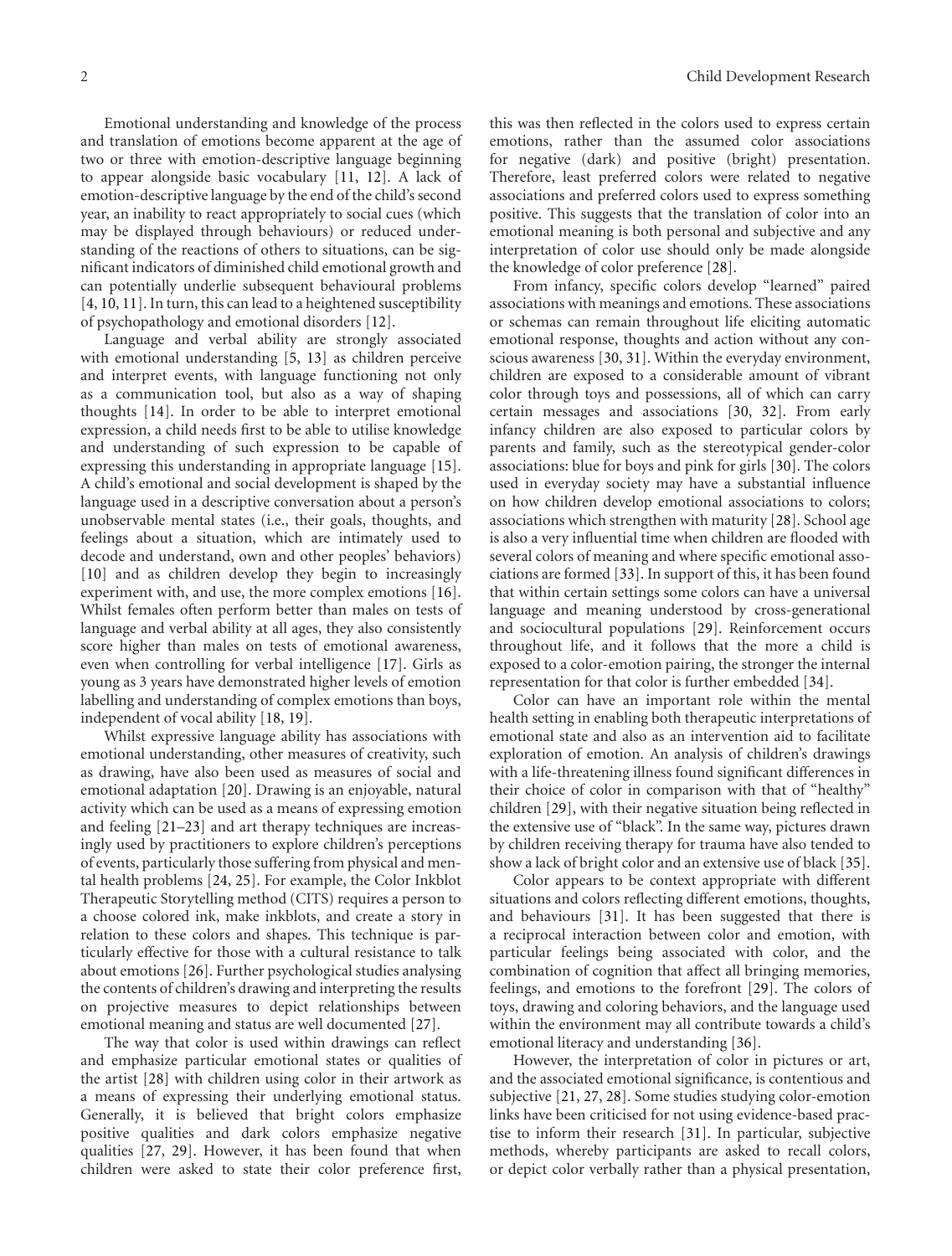has led to problems in the interpretation of the relationship between color and emotion [37]. For instance, "red" has been found to convey considerable ambivalent emotional association as it can be associated positively with warmth, love, and happiness or negatively to represent danger, anger, and sadness [30, 31]. There is often a lack of knowledge of the artists preferences towards individual colors [28] and context and environment have not been taken into account when presenting the color sample [38]. Without this specific and broader knowledge researchers can misinterpret the use of color as a result of their own idealisations and societal assumptions.

The use of color interpretation and emotional association has the potential to become a useful tool in the clinician's armoury for intervention and treatment. Nevertheless, what is also evident is that any interpretation can be highly subjective. This study explored emotional understanding in boys and girls, aged 7-8 years by assessing their ability to discuss, identify, and recognise basic and complex emotions. We also investigated the impact of color preference in color-emotion associations in order to develop further understanding of how colors can interact with, and potentially be used as a measure of, emotional experience.

### **2. Method**

*2.1. Participants.* Forty children (15 girls and 25 boys) aged between 7 and 8 years old  $(M = 7.38, SD = 0.49, age range)$ 7.10–8.30) from two classes within a mainstream primary school in the North East of UK formed the sample for this study. Letters detailing the study were sent home with the children, and an informed consent was obtained from parents. Verbal consent was obtained from the children at the beginning of the study.

#### *2.2. Measures*

*2.2.1. The Kusche Affective Interview-Revised (KAI-R) [39].* The Kusche Affective Interview [39] assesses childrens emotional understanding in relation to a range of affective states and situations and has been used extensively in both developmental and clinical research [12]. Children are asked to provide examples of times they have felt ten commonly encountered emotions (five basic emotions: happy, sad, mad, scared, love, and five more complex emotions: proud, guilty, jealous, nervous/anxious, and lonely). Children are then asked to provide an example of when another person had felt that emotion. Due to time constraints and ethical concerns by teachers, we included six of the original emotions within this study (three basic emotions: happy, sad and love, and three complex emotions: proud, jealous and nervous). All coding and analyses were conducted inline with other studies using this measure.

Children's understanding of these six emotions was assessed by measuring their ability to discuss emotional experiences, to identify the six emotional states in themselves, and to recognise emotional states in other people. Children were asked to provide examples of experiences where they have felt

the six specific emotions (happy, proud, love, sad, nervous and jealous).

To assess the children's ability to discuss emotional experiences they were asked "tell me about a time when you felt*...*" (happy, proud, love, sad, nervous, and jealous). To determine children's ability to identify emotional states in themselves they were asked "How will you know when you are feeling*...*" (happy, proud, and love, sad, nervous, and jealous) and to gain an understanding of the children's ability to recognise emotional states in others, they were asked "how do you know when other people are feeling*...*" (happy, proud, love, sad, nervous, and jealous). If no response was provided, or they were having difficulty in answering the question, they were asked to think of an example of when another person had felt that emotion.

All responses were recorded and coded independently by two independent raters.

The raters scored the responses for the appropriateness and quality of answer. The appropriate answers were rated as (3) an appropriate example, (2) an unrelated example, (1) denial that they had ever felt that way, and (0) "I don't know." The quality of response was rated as: (2) shows a good knowledge of the emotion, (1) little detail and (0) no response, "I don't know." Kappa coefficient was used as a measure of interrater agreement. The kappa coefficient on the 40 transcriptions was 0.86 for the appropriateness of examples given and 0.99 for the quality of answer. Raters discussed all disagreements before reaching consensus and finalising their ratings.

Emotions were grouped into either positive (happy, proud, and love) and negative categories (sad, nervous, and jealous) *or* basic (happy, sad, and love) and complex (proud, jealous, and nervous) categories. Scores were totalled for each of the three categories of emotional experience and for each rater to give an overall *appropriate* and *quality* score for each grouping (positive/negative *and* basic/complex).

*2.2.2. Color Assessment [28].* This measure provided ratings of children's feelings towards individual colors and evaluated general color-emotion associations towards fictional characters within emotion-eliciting stories.

In Part 1 of the task, the children were shown 10 rectangular cards (11 cm  $\times$  11 cm) of varying colors (red, orange, yellow, green, blue, purple, pink, white, brown, and black). Colours were fully saturated and varied on hue and value (see Table 1 for precise color notation) [40].

After each card presented the children were asked to independently rate on a five-point smiley-face Likert scale how the color made them feel (ranging from "very happy" to "very unhappy"). The researcher purposely did not name the color to prevent any potential color name bias.

In Part 2 of this task, the children were given the same colors, as previously rated in the first task, as felt tip marker pens. The colors of the pens were chosen by the researcher to match, as closely as possible, the color of the cards used in Part 1. Children were also provided with a response booklet on which to record their responses. Three stories involving the six emotions (happy, proud, love, sad, nervous, and jealous) were read to the children. All the stories were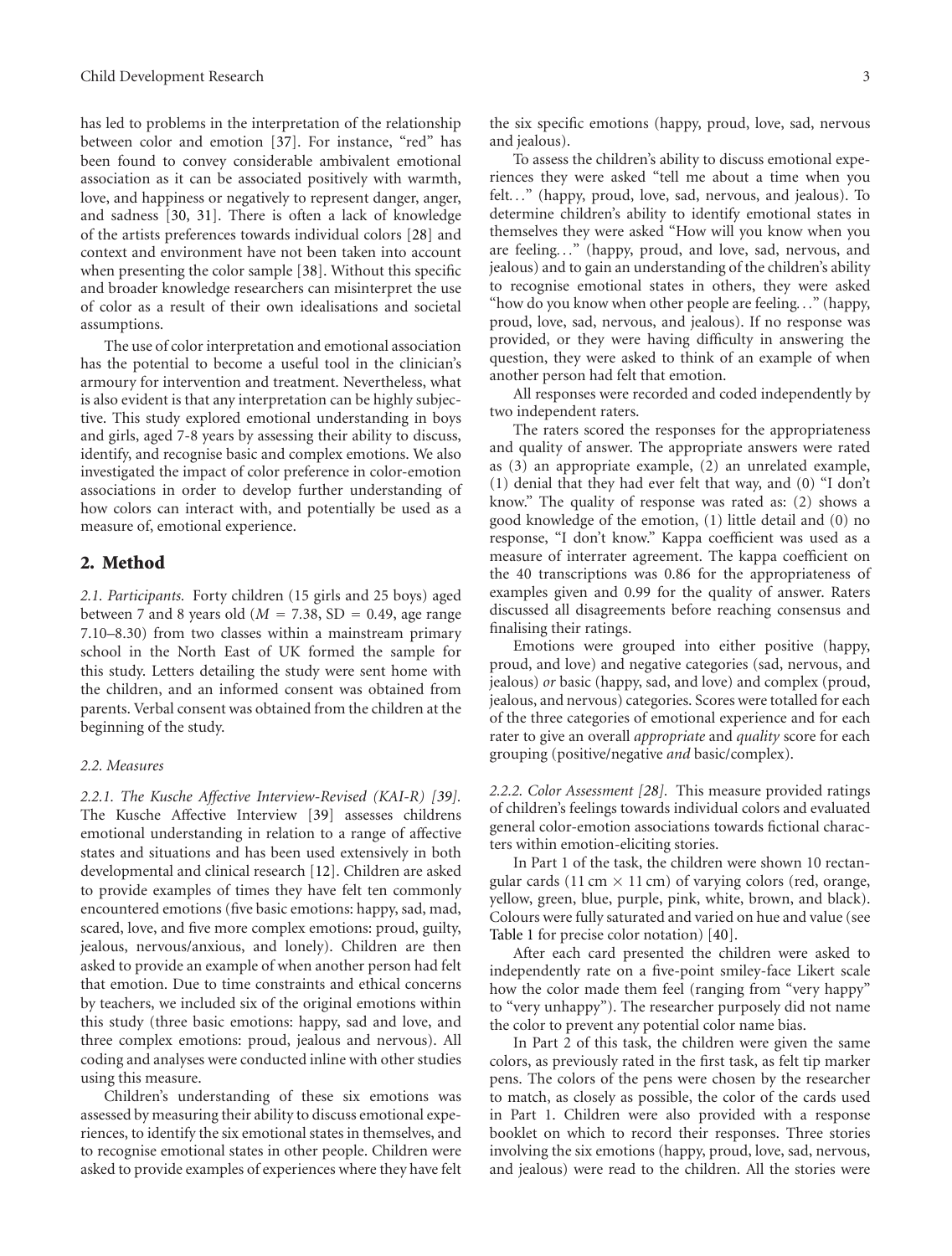system of colour notation [40]. Colour Name Hue Value Chroma Red 7.5 Y 4 14 Orange 2.5 YR 6 12  $Y$ ellow  $5 Y$  8 12 Green 10 GY 5 12 Blue  $10 B$  4  $10$ 

Purple 7.5 P 4 10 Pink 5 RP 8 6 Brown 5 YR 4 8 Black  $N 0$  — — White  $N 10$  — —

Table 1: Card colour samples specified according to the Munsell

selected from an age-appropriate children's book [41]. The stories did not explicitly mention the emotion but the emotion was clearly alluded to within the story.

At the point where one of the six emotions was being experienced by a fictional character, the story was stopped and the children asked to choose a colored pen and circle the X next to the appropriate letter (*A, B, C,...,* etc.) within their response booklet (a white pen was available with uniquecolored ink if the children wished to choose "white" so that when coding, it was clear that "white" had been chosen). The researcher purposely did not mention the name of the emotion to prevent any color bias towards the specific emotional word. The children were given the opportunity to state "I don't know" if they could not choose an appropriate color and throughout this task children were reassured that there were no wrong answers and to select a color on the basis of which came to mind first.

*2.2.3. Expressive One Word Picture Vocabulary Test (EOW-PVT) [42].* The Expressive One Word Picture Vocabulary Test (EOWPVT) is an individually administered, norm referenced test that provided a measure of speaking (expressive) vocabulary. The EOWPVT requires approximately 10 to 15 minutes to administer and is not timed. Children were presented with a series of progressively more difficult illustrations that depicted an object, action, or concept and the child was asked to name each illustration (prompts and cues could be given by the examiner). When a child was unable to name a number of consecutive illustrations, testing was discontinued. The raw scores obtained for each child were then compared to defined norms in order to obtain a standard EOWPVT score for each child.

*2.3. Procedure.* The study comprised of two separate sessions (two days apart) when the children worked independently with the researcher. Session 1 involved taking children, in turn, out of the classroom and conducting the color assessment tasks which lasted between 20 and 30 minutes per child. Session 2 was administered on a separate day and required working with the children individually in a quiet section of the classroom on the KAI-R task and the EOWPVT. This took approximately 30 minutes per

individual. All the scoring for the second session was done after the administration of the tests by two independent raters who were unaware of the topic of the study or the children's performances on previous tasks.

#### **3. Results**

There were no significant age differences  $(t(38) = 0.25, P =$ 0.81) between boys ( $M = 7.36$ , SD = 0.49) and girls ( $M =$ <sup>7</sup>*.*40, SD <sup>=</sup> <sup>0</sup>*.*51). There were also no significant differences in expressive vocabulary (EOWPVT) scores  $(t(38) = 0.95,$ *<sup>P</sup>* <sup>=</sup> <sup>0</sup>*.*35) between boys (*<sup>M</sup>* <sup>=</sup> <sup>75</sup>*.*16, SD <sup>=</sup> <sup>15</sup>*.*76) and girls  $(M = 78.60, SD = 10.04)$ . Therefore, further analyses including gender could be conducted without the confounding influence of age or expressive vocabulary ability.

*3.1. Kusche Affective Interview-Revised (KAI-R) and Gender.* Emotions were grouped into either positive (happy, proud, and love) and negative categories (sad, angry, nervous) *or* basic (happy, sad, and love) and complex (proud, nervous, and jealous) categories. Descriptive statistics for each of these categories are given in Table 2.

A series of  $2 \times 2$  mixed ANOVAs were performed to investigate gender differences on the *appropriate* and *quality* responses of both the positive/negative and the basic/complex groupings.

There was a significant main effect of gender for both appropriateness  $(F(1, 38) = 4.72, P = 0.036, \eta^2 = 0.110)$ and quality  $(F(1, 38) = 4.99, P = 0.031, \eta^2 = 0.116)$  of response for positive/negative emotions with girls providing more appropriate and better quality answers for both positive and negative emotions. There was no significant main effects of grouping, that is, no differences between responses for positive and negative emotions (*appropriate*:  $F(1, 38) = 0.45$ ,  $P = 0.505$ ,  $\eta^2 = 0.012$ ; *quality*:  $F(1, 38) = 2.90$ ,  $P = 0.097$ ,  $η<sup>2</sup> = 0.071$ ) and there were no significant interaction effects between positive/negative grouping and gender (*appropriate*:  $F(1, 38) = 1.63$ ,  $P = 0.210$ ,  $\eta^2 = 0.041$ ; *quality*:  $F(1, 38) =$ 2.61,  $P = 0.115$ ,  $\eta^2 = 0.064$ .

There was a significant main effect of gender for both appropriateness  $(F(1, 38) = 4.72, P = 0.036, \eta^2 = 0.110)$ and quality  $(F(1, 38) = 4.99, P = 0.031, \eta^2 = 0.116)$  of response for basic/complex emotions with girls providing more appropriate and better quality answers for both basic and complex emotions. There were also a significant main effect of grouping with more appropriate and better quality responses being provided for basic emotions compared to complex emotions (*appropriate*: *<sup>F</sup>*(1, 38) <sup>=</sup> <sup>18</sup>*.*69, *P <* <sup>0</sup>*.*001,  $\eta^2$  = 0.330; *quality*:  $F(1, 38)$  = 12.30,  $P$  = 0.001,  $\eta^2$  = 0*.*245). There were no significant interaction effects between basic/complex grouping and gender (*appropriate*: *<sup>F</sup>*(1, 38) <sup>=</sup> 0.04,  $P = 0.841$ ,  $\eta^2 = 0.001$ ; *quality*:  $F(1, 38) = 0.51$ ,  $P = 0.479$ ,  $\eta^2 = 0.013$ ).

A post hoc power analysis was conducted using the software package, G∗Power [43]. The sample size of 40 was used for the statistical power analyses with recommended effect sizes of 0.10 (small effect), 0.25 (medium effect), and 0.40 (large effect). The alpha level used for this analysis was *P* < .05. The post hoc analyses revealed that the statistical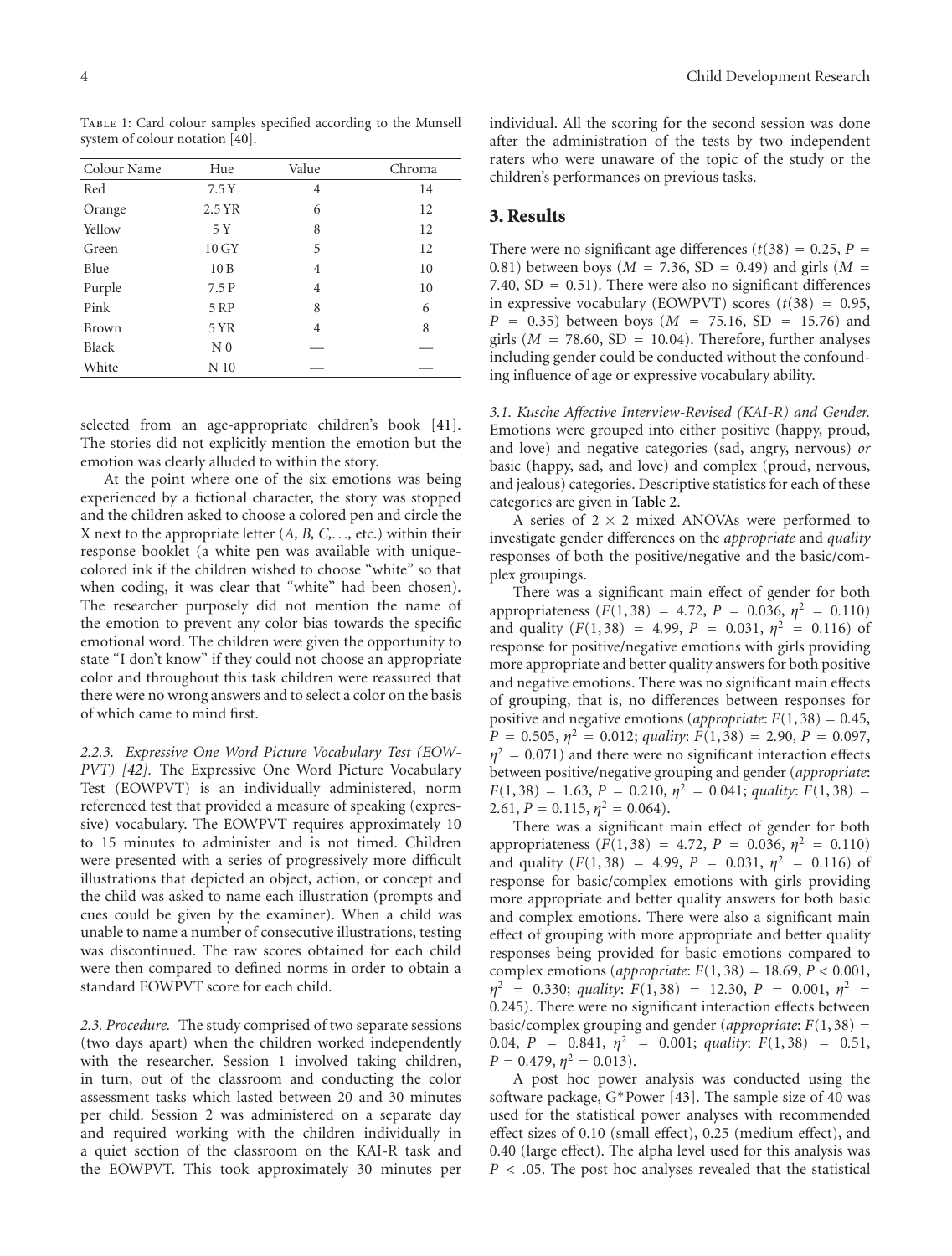|             | Positive                 |              | Negative                    |              | Basic                  |              | Complex                       |              |
|-------------|--------------------------|--------------|-----------------------------|--------------|------------------------|--------------|-------------------------------|--------------|
|             | (happy, love, and proud) |              | (sad, jealous, and nervous) |              | (happy, sad, and love) |              | (proud, jealous, and nervous) |              |
|             | Appropriate              | Good quality | Appropriate                 | Good quality | Appropriate            | Good quality | Appropriate                   | Good quality |
| <b>Boys</b> | 43.00                    | 15.96        | 43.68                       | 15.92        | 45.92                  | 17.20        | 40.76                         | 14.68        |
|             | (10.03)                  | (3.95)       | (8.26)                      | (3.34)       | (8.65)                 | (3.84)       | (10.20)                       | (4.05)       |
| Girls       | 49.47                    | 18.80        | 47.27                       | 17.27        | 51.20                  | 18.87        | 45.53                         | 17.20        |
|             | (5.33)                   | (2.46)       | (4.43)                      | (1.91)       | (3.86)                 | (1.81)       | (5.55)                        | (2.48)       |

Table 2: Mean (standard deviations) for the Kusche Affective interview-revised rater interpretations of the appropriateness and quality of responses for positive and negative emotions and basic and complex emotions.

power for this study was 0.09 for detecting a small effect, 0.34 for detection of a moderate effect size and 0.69 for the detection of a large effect size. Thus, there was less than adequate power (i.e., power *<* 0.80) to detect any interaction effects, given the small sample size.

*3.2. Color Preferences.* In Part 1 of the color assessment tasks, color preferences were rated independently by the children using a five-point smiley-face Likert scale (ranging from "very happy" to "very unhappy") to determine their emotional response for each of the ten colors: red, orange, yellow, green, blue, purple, pink, white, brown, and black.

Overall, boys were more indecisive than girls (saying "I do not know" more often) when a color was presented and were less willing (or able) to rate a color as making them feel either happy or unhappy  $(t(37) = 2.56, P = 0.02)$ .

Of those children who decided that a color made them feel happy or unhappy, there were no significant differences in rating orange, yellow, purple, or pink as either happy or unhappy. However, black, white, red, green, and brown were significantly more likely to be rated as an unhappy color (black:  $\chi^2 = 11.11$ ,  $P < 0.001$ ; white:  $\chi^2 = 15.11$ , *P* < 0.001; red:  $\chi^2 = 4.50$ , *P* = 0.034; green:  $\chi^2 = 3.90$ , *P* = 0.049; brown:  $\chi^2 = 16.03$ ,  $P < 0.001$ ) with only blue being significantly rated as a happy color ( $\chi^2 = 6.53$ ,  $P = 0.011$ ).

When looking at individual colors and gender differences, purple and pink ratings showed significant gender differences (purple:  $\chi^2(1, 36) = 20.61$ ,  $P < 0.001$ ; pink: *<sup>χ</sup>*2(1, 37) <sup>=</sup> <sup>15</sup>*.*71, *P <* <sup>0</sup>*.*001) with girls rating purple and pink as a happy color and boys rating as an unhappy color. Red and brown revealed marginally significant gender differences with girls rating red as unhappy and boys rating red as a happy color  $(\chi^2(1, 32) = 3.14, P = 0.076)$ , whereas girls were more likely to rate brown as unhappy, compared to boys  $(\chi^2(1, 33) = 2.99, P = 0.084)$ . Other colors (orange, yellow, black, white, blue, and green) revealed no significant gender differences. Percentages of gender and color preferences, along with chi-square, probability (*P*) and Phi (effect size) values can be seen in Table 3.

*3.3. Color-Emotion Associations.* Part 2 of the color assessment tasks required the children to pick a color after being read a story containing the six emotions used in the Kusche Affective Interview (happy, sad, love, proud, jealous, nervous). The colors chosen (if any) were cross-referenced with the color preferences above ("was this a color that made them feel happy or unhappy?"). For example, if a color



FIGURE 1: Associations between color preferences and coloremotion links within a storytelling situation.

was chosen for a story depicting a negative (sad, jealous, and nervous) emotion, it was established whether the child had stated that this color made them feel unhappy in Part 1. Similarly, if the emotion was positive (happy, proud, and love), it was established whether the child had stated that this color made them happy in Part 1. In this way, we could determine whether the children were establishing color-emotion links between the individual emotions and the grouped positive/negative emotions as used in the Kusche Affective Interview. Figure 1 represents these findings.

Children were more consistent in assigning a previously rated happy color with a positive emotion (happy, proud, and love). Significant differences were found between those children who chose a color for a positive emotion that they had previously rated as making them feel happy (agreement) compared with those children who chose a color for a positive emotion that they had previously rated as making them feel unhappy (disagreement). Agreement/disagreement ratings for negative emotions were more inconsistent with more disagreements between color choice and emotion-color links. Results for these findings can be found in Table 4.

*3.4. Comparisons of Color Assessment Task and Kusche Affective Interview.* We investigated whether children who were more able to assign happy-preferred colors to positive emotions in the color assessment tasks were also able to provide more appropriate and good quality answers for the positive emotions in the Kusche Affective Interview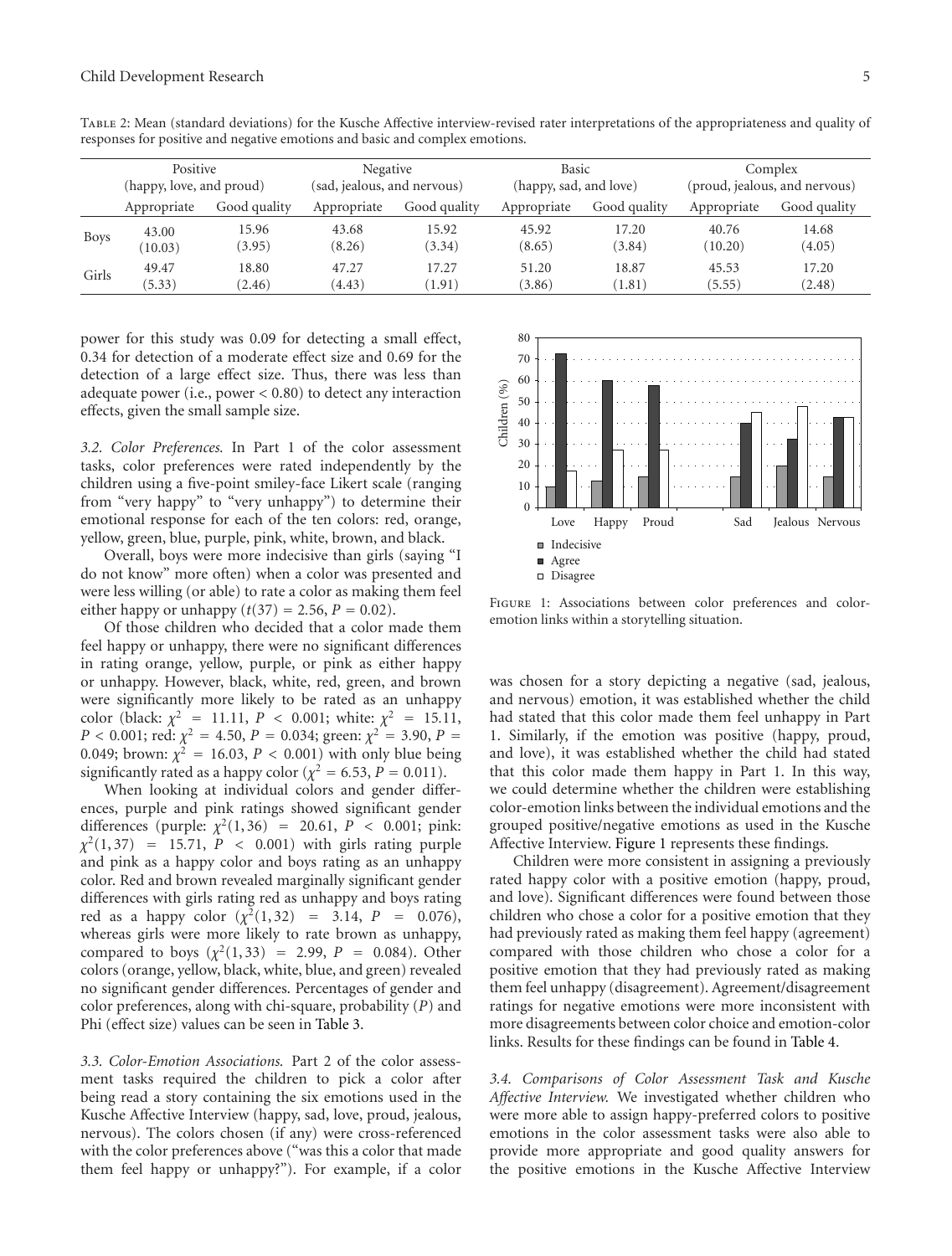|                  | Red      | Orange | Yellow | Green   | Blue     | Purple        | Pink        | White | <b>Brown</b> | Black    |
|------------------|----------|--------|--------|---------|----------|---------------|-------------|-------|--------------|----------|
| Happy            |          |        |        |         |          |               |             |       |              |          |
| <b>Boys</b>      | 45.0     | 31.6   | 37.5   | 35.0    | 73.7     | 8.3           | 12.5        | 13.6  | 27.8         | 28.6     |
| Girls            | 8.3      | 57.1   | 50.0   | 27.3    | 72.7     | 91.7          | 84.6        | 23.1  | 0.0          | 13.3     |
| Unhappy          |          |        |        |         |          |               |             |       |              |          |
| <b>Boys</b>      | 55.0     | 68.4   | 62.5   | 65.0    | 26.3     | 91.7          | 87.5        | 86.4  | 72.2         | 71.4     |
| Girls            | 91.7     | 42.9   | 50.0   | 72.7    | 27.3     | 8.3           | 15.4        | 76.9  | 100.0        | 86.7     |
| $\chi^2$         | 3.14     | 0.54   | 0.08   | 0.002   | 0.00     | 20.60         | 15.71       | 0.06  | 2.99         | 0.46     |
| $\boldsymbol{P}$ | 0.076    | 0.463  | 0.783  | 0.969   | 1.00     | $< 0.001$ *** | $<0.001***$ | 0.801 | 0.084        | 0.498    |
| Phi              | $-0.383$ | 0.233  | 0.125  | $-0.79$ | $-0.010$ | 0.818         | 0.710       | 0.121 | $-0.386$     | $-0.181$ |

Table 3: Percentages of children who expressed a preference for colors as *happy* or *unhappy*.

 $x^*$  *≠*  $P$  < 0.001.

Table 4: Agreements and disagreements of emotions with color preference.

|            | Positive emotions |             |          | Total positive | Negative emotions |                 |         | Total negative |
|------------|-------------------|-------------|----------|----------------|-------------------|-----------------|---------|----------------|
|            | Happy             | Love        | Proud    |                | Sad               | <b>I</b> ealous | Nervous |                |
| Chi-square | 4.829             | 13.440      | 4.235    | 6.400          | 0.118             | .125            | 0.000   | 1.600          |
| P value    | $0.028*$          | $<0.001***$ | $0.040*$ | $0.011*$       | 0.732             | 0.289           | 1.000   | 0.206          |

∗ *P <* 0*.*05, ∗∗*P <* 0*.*01, ∗∗∗*P <* 0*.*001.

responses. There were no associations with either the appropriateness or quality, of responses for love (*appropriate*:  $r = 0.25$ ,  $P = 0.121$ ; *quality*:  $r = 0.22$ ,  $P = 0.183$ ) and proud  $(appropriate: r = -0.12, P = 0.453; quality: r = -0.17,$ *<sup>P</sup>* <sup>=</sup> <sup>0</sup>*.*285). There was a marginally significant association for happy (*appropriate*:  $r = 0.31, P = 0.052$ ; *quality*:  $r = 0.24$ , *<sup>P</sup>* <sup>=</sup> <sup>0</sup>*.*183) with those children who associated a happy color with a happy emotion providing a more appropriate responses to the identification of happy emotions in the Kusche Affective Interview.

# **4. Discussion**

This study investigated emotional understanding and coloremotion associations in boys and girls, aged 7-8 years. The six emotions presented for the purposes of analysis (happy, proud, love, sad, nervous and jealous) were grouped into positive (happy, proud, and love) and negative (sad, nervous, and jealous) *and* basic (sad, happy, and love) and complex (proud, nervous, and jealous).

When comparing emotion groupings as negative and positive *or* basic and complex, both boys and girls were able to produce more appropriate and better quality responses for basic emotions when compared to complex emotions, but there were no overall differences in the children's ability to produce appropriate and high quality responses for positive as compared to negative emotions.

Consistent with previous findings [18, 28], girls were able to provide more appropriate and better quality responses to all the emotions presented, even though there were no significant differences in underlying expressive verbal vocabulary between boys and girls in this study. The girls consistently appeared to be able to understand and communicate emotion more effectively than their male counterparts. Boys were also significantly more indecisive

than girls in being able to state whether a color made them feel happy or unhappy. This may be indicative of a greater emotional understanding and higher emotional maturity in girls even at this young age, with boys having a less developed understanding of which emotions provoke certain behaviours in individuals [44].

No interaction effects between gender and emotion responses were found and this, in part, may be due to the reduced power resulting from the small sample size. However, although we would recommend the inclusion of a larger sample size in a future study, we can only speculate whether there would be additional significant interaction effects within a larger population.

In those children who rated a color as making them feel happy or unhappy, more colors were significantly rated as unhappy (black, white, red, green, and brown) than happy (blue). Children equally rated orange, yellow, purple, and pink. A more detailed gender analysis revealed significant gender differences for pink and purple (girls rating as happy colors, boys rating as unhappy colors), with marginally significant findings for red and brown (boys rating as happy colors, girls rating as unhappy colors). No specific gender differences were noted for yellow, orange, white, blue, green and black.

Differences in associations for pink and brown may be indicative of a stereotypical representation of color-gender associations [30], although this did not occur with the traditionally stereotyped blue which boys and girls rated as a happy color. Interestingly, the school uniform was blue, indicating that familiarity and personal associations can override the effect of stereotypical color preferences. Other colors such as red and green can convey several meanings and associations, and therefore emotional ambivalence. These findings emphasize that the importance of understanding personal color-emotion affiliations in any interpretation of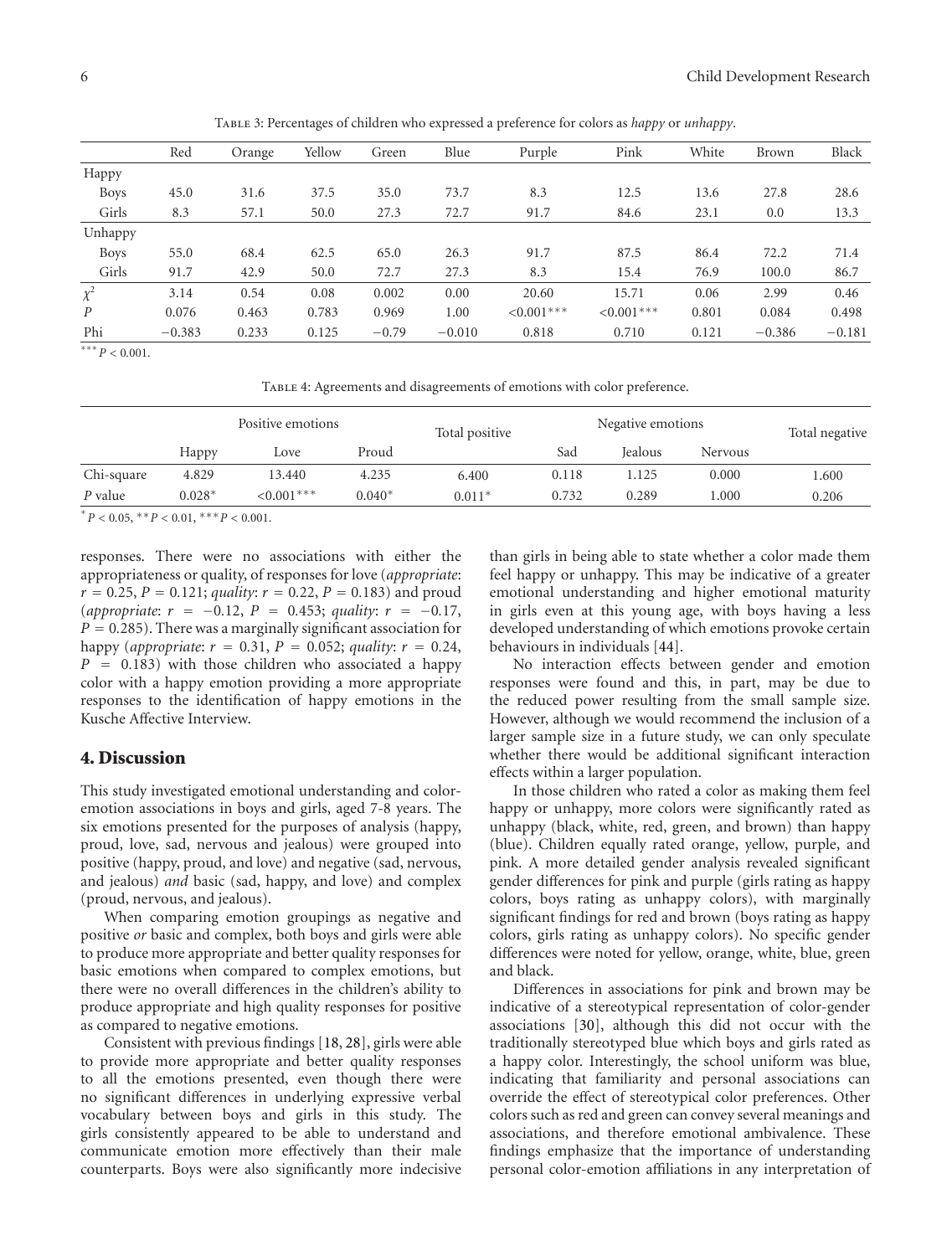color use and the development of any future definitive assessments of color use need to consider both gender and context.

A further methodological point to consider is that colors vary on more than one dimension. For example, in using Munsell dimensions, they vary in hue, value (brightness), and chroma (saturation). Any results obtained may, therefore, be due to variations in color on any one dimension or combination of dimensions. Within our study, "happy" colors tended to have a higher value and chroma rating which could have been influential in a child's interpretation of the cards in relation to particular emotions. In addition, comparison of cards and corresponding pens could also have led to differences in interpretation between the two parts of our study (e.g., some pens matching corresponding colour cards on all color dimensions better than others). However, as all children had access to the same color cards and corresponding color marker pens, it is likely that the gender differences observed within our study remain a valid finding. However, in order to make direct comparisons between this and past or future studies, further consideration of *all* the dimensions of colors (hue, brightness, and saturation) needs to be incorporated. This is especially true in relation to colors that convey several meanings (e.g., red and green) as variations in color notation (differences in brightness, for example) could be a confounding factor that could significantly affect results.

When relating color preference to the emotions of characters within a story context, children were more able to assign preferred colors to positive emotions (happy, love, and proud) than negative emotions (sad, jealous, and nervous). This suggests that there are specific color-emotion schemas being established within this age group as noted previously [30]. One possible explanation of these findings is that most young children are protected and exposed to more positive environments in their early years; environments that are often linked with bright and vibrant positive colors. It is possible, therefore, that the children in this study had established strong positive color-emotion links though their early life experiences [34]. Negative environments, however, are less encountered by young children and therefore negative coloremotion links may not be established until later in life. Findings in this study are consistent with this explanation. However, alternative explanations are also possible. For example, although a child may like a color for personal reasons (e.g., green), they understand that this color can be linked to a negative emotion (e.g., jealousy), creating more emotional ambivalence with negative color-emotion associations. In this case, a disagreement between color preference and assignment to an emotion within a story may not necessarily indicate weaker emotional understanding. Further study is necessary to understand why children prefer some colors to others and their subsequent links to specific emotional states.

There were no significant relationships between the Kusche Affective Interview ratings and the color-emotions preferences. The emotion of happiness alone showed a weak association. Of all the emotions included within the study, "happy" is the most basic, least contentious, and possibly most encountered expression of emotion experienced by these young children. It is reasonable, therefore, that the strongest associations would be evident with this emotion, compared to the more complex emotions such as "proud". In addition, the methodology used within this study needs to be considered. Although tests were designed to be as objective as possible, it is almost impossible in studies of this nature to rule out all subjective interpretations. The ratings of appropriateness and quality of responses, the conveyance of an emotion through storytelling, and the choice of initial colors for presentation can all lead to some degree of subjective error.

Recent research indicates that an increased emotional understanding can increase school attendance, promote higher motivation, increase self-esteem [1, 45], and improve academic performance [46]. With girls consistently displaying greater emotional understanding than boys (both in this and previous studies), there is a need for more *gender-specific* attention to be given to interventions regarding emotional literacy and understanding.

It is also important to consider our findings when working with young children, especially in relation to those children presenting with emotional disorders or social and affective problems. The lack of associations with color interpretation indicates that, providing color preferences are taken into account, color could be a useful tool for all children to use as it does not rely on the verbal expression of emotional states. Interpretation of color use by those children presenting with emotional problems and comparisons with color use interpretations of "normally" developing children may provide clinicians with important information about their emotional associations. In the clinical context, color use can assist interventions by activating and promoting positive emotions, which may then provide heightened therapeutic and preventative effects and so further enhance motivation towards treatment [47].

In the same way that commercial organisations are aware of the effect of color in the presentation of merchandise, professionals working with children must also apply similar consideration in assessment and analysis of color-emotion associations. Commonly used assessment batteries such as the Mayer-Salovey-Caruso Emotional Intelligence Test (MSCEIT), a measurement of emotional intelligence abilities, involve a number of emotion-related problem solving tasks [48]. Throughout the MSCEIT there is exposure to color, whether this is by illustration or independent measure, for example tests to assess the ability to perceive emotions utilising artistic designs and landscapes, or when an individual is asked to rate and identify particular feelings elicited by the artistic design [49]. Our study implies that it is important within such measures to consider the possibility of subtle individual and gender differences due to the unique interpretation of color or the emotion elicited from colorful illustrations.

From a clinical perspective, there is a considerable advantage in allowing a child to have an individual voice through drawing and/or coloring. The analysis of such creativity is important to provide information for all professionals working with children as the development of a greater awareness and understanding of how children view and perceive the world can help in the future production of effective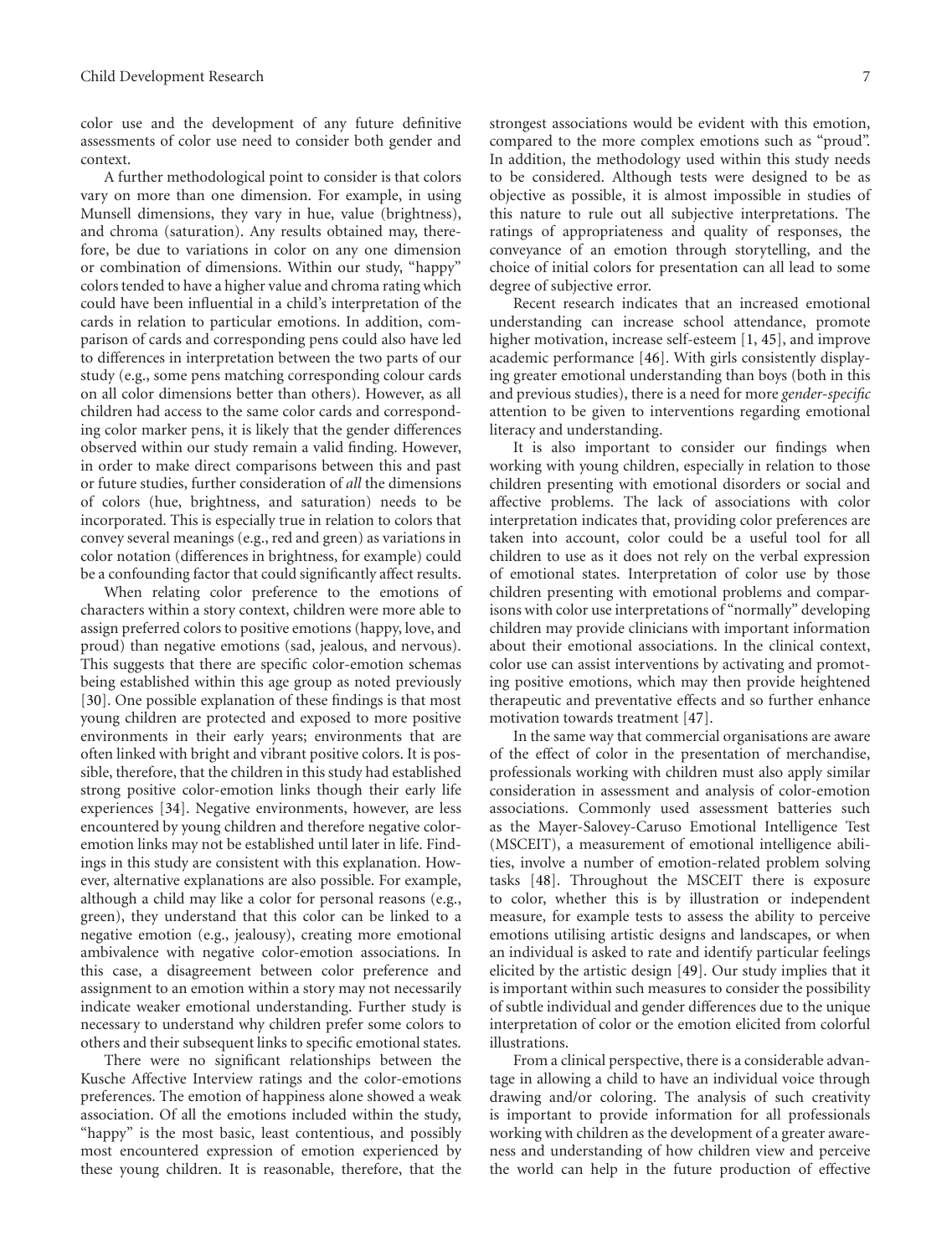educational and clinical interventions and treatments [25]. However, there needs to be a greater knowledge of the developmental use of color [29] and the interpretation from a child's perspective. As with the documented developmental stages of the acquisition of drawing ability, it is possible that color use and emotion associations follows a similar path.

In conclusion, the study of color-emotion associations is a complex area open to the subjective interpretation. An awareness of the potential impact and influence of *personal* color association with emotion is an additional factor to consider within educational or clinical settings and is particularly important where direct use of color within assessment situations is being considered and used.

#### **References**

- [1] K. Weare and G. Gray, "What works in developing children's emotional and social competence and wellbeing?" Research Report RR456, Department for Education and Skills, London, UK, 2003.
- [2] A. L. Cutting and J. Dunn, "Theory of Mind, emotion understanding, language, and family background: individual differences and interrelations," *Child Development*, vol. 70, no. 4, pp. 853–865, 1999.
- [3] Ofsted, Healthy minds, Ofsted Better Education and Care, 1– 17, Reference number HMI, 2457, 2005.
- [4] N. Bauminger, H. S. Edelsztein, and J. Morash, "Social information processing and emotional understanding in children with LD," *Journal of Learning Disabilities*, vol. 38, no. 1, pp. 45–61, 2005.
- [5] A. L. Seja and S. W. Russ, "Children's fantasy play and emotional understanding," *Journal of Clinical Child and Adolescent Psychology*, vol. 28, no. 2, pp. 269–277, 1999.
- [6] P. N. Lopes, P. Salovey, and R. Straus, "Emotional intelligence, personality, and the perceived quality of social relationships," *Personality and Individual Differences*, vol. 35, no. 3, pp. 641– 658, 2003.
- [7] J. W. Payton, D. M. Wardlaw, P. A. Graczyk, M. R. Bloodworth, C. J. Tompsett, and R. P. Weissberg, "Social and emotional learning: a framework for promoting mental health and reducing risk behavior in children and youth," *Journal of School Health*, vol. 70, no. 5, pp. 179–185, 2000.
- [8] Speaking Out, Child health strategy briefing paper 19: healthy lives, brighter futures: the strategy for children and young peoples health, 2009, www.childrenengland.org.uk.
- [9] Child and Adolescent Mental Health Service, Children and young people in mind: the final report of the National CAMHS review, 2008, http://webarchive.nationalarchives.gov .uk/20081230004520/publications.dcsf.gov.uk/eorderingdownload/camhs-review.pdf.
- [10] T. Woolfe, S. C. Want, and M. Siegal, "Signposts to development: theory of mind in deaf children," *Child Development*, vol. 73, no. 3, pp. 768–778, 2002.
- [11] J. H. Flavell, "Cognitive development: children's knowledge about the mind," *Annual Review of Psychology*, vol. 50, pp. 21– 45, 1999.
- [12] M. A. Southam-Gerow and P. C. Kendall, "Emotion regulation and understanding: implications for child psychopathology and therapy," *Clinical Psychology Review*, vol. 22, no. 2, pp. 189–222, 2002.
- [13] A. Toomela, "Drawing as a verbally mediated activity: a study of relationships between verbal, motor, and visuospatial skills

and drawing in children," *International Journal of Behavioral Development*, vol. 26, no. 3, pp. 234–247, 2002.

- [14] R. Vasta, *Six Theories of Child Development: Revised Formulations and Current Issues*, Jessica Kingsley, Bristol, Pa, USA, 1992.
- [15] S. Caillies and S. Le Sourn-Bissaoui, "Children's understanding of idioms and theory of mind development," *Developmental Science*, vol. 11, no. 5, pp. 703–711, 2008.
- [16] R. Saxe, S. Carey, and N. Kanwisher, "Understanding other minds: linking developmental psychology and functional neuroimaging," *Annual Review of Psychology*, vol. 55, pp. 87–124, 2004.
- [17] L. Feldman Barrett, R. D. Lane, L. Sechrest, and G. E. Schwartz, "Sex differences in emotional awareness," *Personality and Social Psychology Bulletin*, vol. 26, no. 9, pp. 1027–1035, 2000.
- [18] S. L. Bosacki and C. Moore, "Preschoolers' understanding of simple and complex emotions: links with gender and language," *Sex Roles*, vol. 50, no. 9-10, pp. 659–675, 2004.
- [19] J. R. Brown and J. Dunn, "Continuities in Emotion Understanding from Three to Six Years," *Child Development*, vol. 67, no. 3, pp. 789–802, 1996.
- [20] J. T. Laak, M. De Goede, A. Aleva, and P. Van Rijswijk, "The draw-a-person test: an indicator of children's cognitive and socioemotional adaptation?" *Journal of Genetic Psychology*, vol. 166, no. 1, pp. 77–93, 2005.
- [21] N. S. Bekhit, G. V. Thomas, and R. P. Jolley, "The use of drawing for psychological assessment in Britain: survey findings," *Psychology and Psychotherapy: Theory, Research and Practice*, vol. 78, no. 2, pp. 205–217, 2005.
- [22] M. Catte and M. V. Cox, "Emotional indicators in children's human figure drawings," *European Child and Adolescent Psychiatry*, vol. 8, no. 2, pp. 86–91, 1999.
- [23] R. P. Jolley, K. Fenn, and L. Jones, "The development of children's expressive drawing," *British Journal of Developmental Psychology*, vol. 22, no. 4, pp. 545–567, 2004.
- [24] S. I. Kim, J. Bae, and Y. Lee, "A computer system to rate the color-related formal elements in art therapy assessments," *Arts in Psychotherapy*, vol. 34, no. 3, pp. 223–237, 2007.
- [25] P. J. Pridmore and R. G. Lansdown, "Exploring children's perceptions of health: does drawing really break down barriers?" *Health Education Journal*, vol. 56, no. 3, pp. 219–230, 1997.
- [26] T. Sakaki, Y. Ji, and S. Z. Ramirez, "Clinical application of color inkblots in therapeutic storytelling," *Arts in Psychotherapy*, vol. 34, no. 3, pp. 208–215, 2007.
- [27] M. V. Cox, *The Pictorial World of the Child*, Cambridge University Press, Cambridge, UK, 2005.
- [28] E. Burkitt, M. Barrett, and A. Davis, "Children's colour choices for completing drawings of affectively characterised topics," *Journal of Child Psychology and Psychiatry and Allied Disciplines*, vol. 44, no. 3, pp. 445–455, 2003.
- [29] R. Lev-Wiesel and S. Daphna-Tekoha, "The self-revelation through color technique: understanding clients' relations with significant others, silent language, and defense mechanisms through the use of color," *American Journal of Art Therapy*, vol. 39, no. 2, pp. 35–41, 2000.
- [30] C. J. Boyatzis and R. Varghese, "Children's emotional associations with colors," *The Journal of Genetic Psychology*, vol. 155, no. 1, pp. 77–85, 1994.
- [31] A. J. Elliot, M. A. Maier, A. C. Moller, R. Friedman, and J. Meinhardt, "Color and psychological functioning: the effect of red on performance attainment," *Journal of Experimental Psychology*, vol. 136, no. 1, pp. 154–168, 2007.